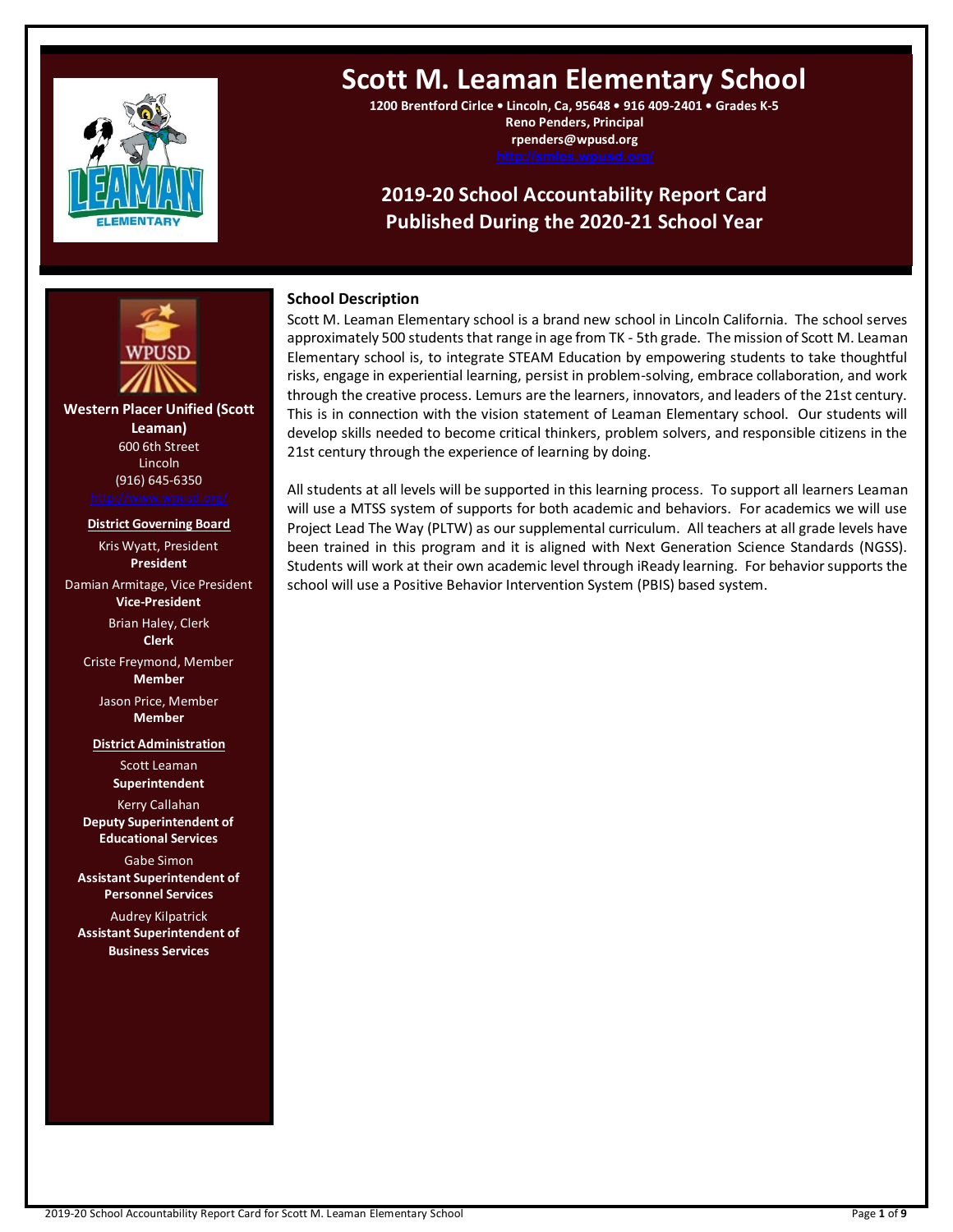# **About the SARC**

By February 1 of each year, every school in California is required by state law to publish a School Accountability Report Card (SARC). The SARC contains information about the condition and performance of each California public school. Under the Local Control Funding Formula (LCFF) all local educational agencies (LEAs) are required to prepare a Local Control and Accountability Plan (LCAP), which describes how they intend to meet annual school-specific goals for all pupils, with specific activities to address state and local priorities. Additionally, data reported in an LCAP is to be consistent with data reported in the SARC.

- For more information about SARC requirements and access to prior year reports, see the California Department of Education (CDE) SARC web page a[t https://www.cde.ca.gov/ta/ac/sa/.](https://www.cde.ca.gov/ta/ac/sa/)
- For more information about the LCFF or the LCAP, see the CDE LCFF webpage a[t https://www.cde.ca.gov/fg/aa/lc/.](https://www.cde.ca.gov/fg/aa/lc/)
- For additional information about the school, parents/guardians and community members should contact the school principal or the district office.

### **2019-20 Student Enrollment by Grade Level**

| <b>Grade Level</b> | <b>Number of Students</b> |
|--------------------|---------------------------|
| Kindergarten       |                           |

### **2019-20 Student Enrollment by Group**

| Group                            | <b>Percent of Total Enrollment</b> |
|----------------------------------|------------------------------------|
| <b>Black or African American</b> |                                    |

# **A. Conditions of Learning**

### **State Priority: Basic**

The SARC provides the following information relevant to the State priority: Basic (Priority 1):

- Degree to which teachers are appropriately assigned and fully credentialed in the subject area and for the pupils they are teaching;
- Pupils have access to standards-aligned instructional materials; and
- School facilities are maintained in good repair

| Teacher Credentials for Scott M. Leaman     | 18-19 | 19-20 | 20-21 |
|---------------------------------------------|-------|-------|-------|
| With Full Credential                        | N/A   | N/A   | 23    |
| Without Full Credential                     | N/A   | N/A   | 0     |
| Teaching Outside Subject Area of Competence | N/A   | N/A   |       |

| Teacher Credentials for Western Placer Unified 18-19 19-20 |  | 20-21 |
|------------------------------------------------------------|--|-------|
| <b>With Full Credential</b>                                |  | 325   |
| Without Full Credential                                    |  | 25    |
| <b>Teaching Outside Subject Area of Competence</b>         |  |       |

**Teacher Misassignments and Vacant Teacher Positions at Scott M. Leaman Elementary School**

| <b>Indicator</b>              | 18-19 | 19-20 | $20 - 21$ |
|-------------------------------|-------|-------|-----------|
| Teachers of English Learners  | N/A   | N/A   |           |
| Total Teacher Misassignments* | N/A   | N/A   |           |
| Vacant Teacher Positions      | N/A   | N/A   |           |

Note: "Misassignments" refers to the number of positions filled by teachers who lack legal authorization to teach that grade level, subject area, student group, etc. \*Total Teacher Misassignments includes the number of Misassignments of Teachers of English Learners.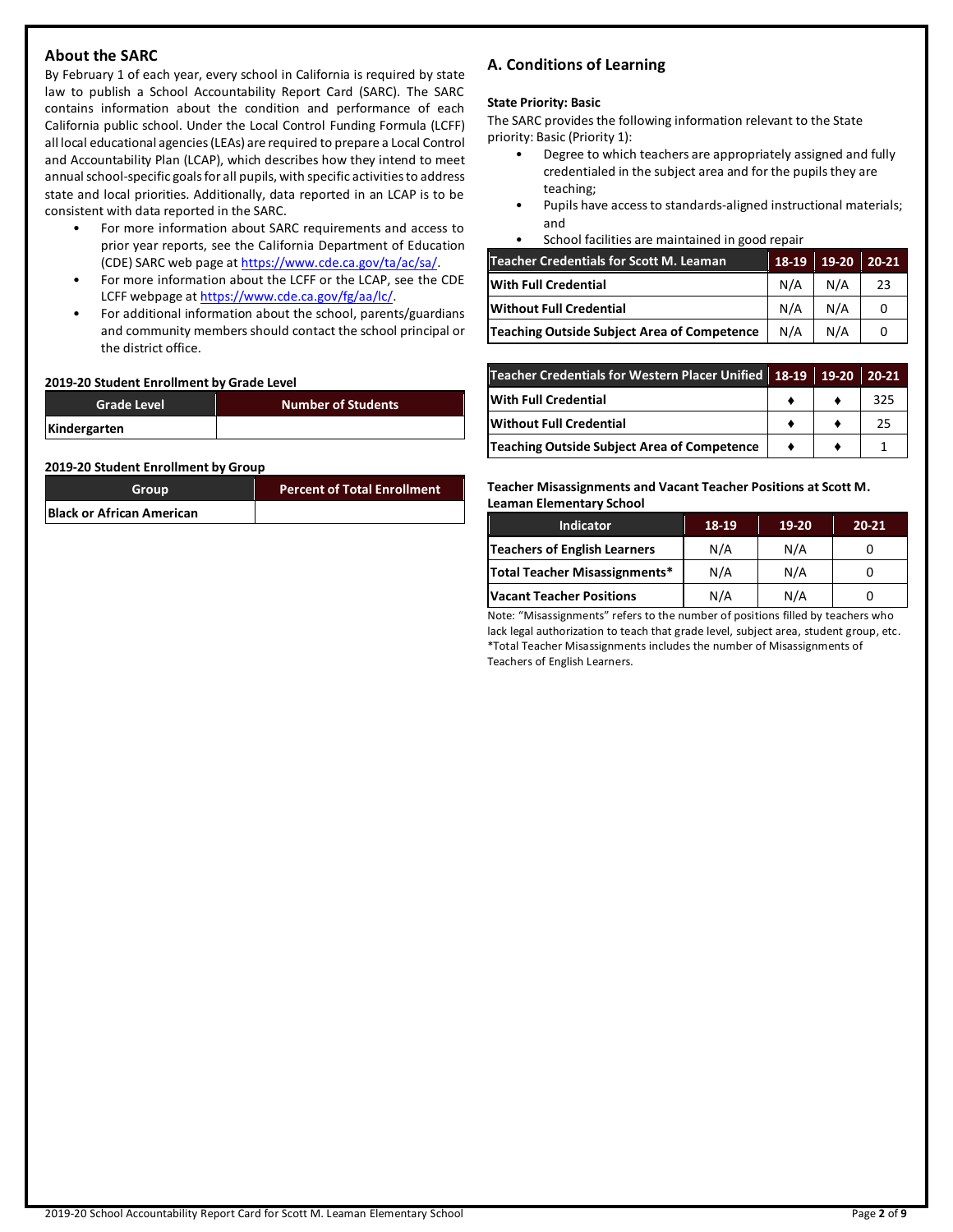# **Quality, Currency, Availability of Textbooks and Instructional Materials (School Year 2020-21)**

In being a STEAM elementary, supplemental funds go to support this type of learning. All teachers have been trained by PLTW to teach the Launch curriculum. TK supplemental science includes spatial sense and coding, healthy habits, and floating/sinking. First supplemental light and sound, animal adaptations, and animated storytelling. Second supplemental includes properties of matter and the changing earth. Third supplemental includes forces and interactions, programming patterns, and structure/function of the human body. Fourth supplemental includes collisions, input/output of the human brain, and animals/algorithms. 5th includes infection detection and vex robotics.

# **Textbooks and Instructional Materials**

**Year and month in which data were collected: September 2020**

| <b>Core Curriculum Area</b>                                                                                                                                   | <b>Textbooks and Instructional Materials/Year of Adoption</b>                                                                           |                                                                                                                                                 |  |  |  |  |
|---------------------------------------------------------------------------------------------------------------------------------------------------------------|-----------------------------------------------------------------------------------------------------------------------------------------|-------------------------------------------------------------------------------------------------------------------------------------------------|--|--|--|--|
| <b>Reading/Language Arts</b>                                                                                                                                  | K-3 Benchmark Education Company Benchmark Advance (Adopted 2017)                                                                        |                                                                                                                                                 |  |  |  |  |
|                                                                                                                                                               |                                                                                                                                         | 4-5 WPUSD English Language Arts Curriculum Maps and Anchor Charts<br>Curriculum Associates Ready Common Core Reading and Writing (Adopted 2017) |  |  |  |  |
|                                                                                                                                                               | The textbooks listed are from most recent adoption:                                                                                     | Yes                                                                                                                                             |  |  |  |  |
|                                                                                                                                                               | Percent of students lacking their own assigned textbook: 0                                                                              |                                                                                                                                                 |  |  |  |  |
| <b>Mathematics</b>                                                                                                                                            | TK McGraw Hill Math (Adopted 2014)<br>K-5 Pearson Envisions (Adopted 2014)<br>TK - 5 Ready Math provided as a supplement for all grades |                                                                                                                                                 |  |  |  |  |
|                                                                                                                                                               | The textbooks listed are from most recent adoption:                                                                                     | Yes                                                                                                                                             |  |  |  |  |
|                                                                                                                                                               | Percent of students lacking their own assigned textbook: 0                                                                              |                                                                                                                                                 |  |  |  |  |
| <b>Science</b>                                                                                                                                                | K-5 Delta Science/FOSS (Adopted 2007)<br>TK - 5 PLTW Pathways as a supplemental                                                         |                                                                                                                                                 |  |  |  |  |
|                                                                                                                                                               | The textbooks listed are from most recent adoption:                                                                                     | Yes                                                                                                                                             |  |  |  |  |
|                                                                                                                                                               | Percent of students lacking their own assigned textbook: 0                                                                              |                                                                                                                                                 |  |  |  |  |
| <b>History-Social Science</b><br>K-5 Pearson Scott Foresman History/Social Science for California (Adopted 2007)<br>Supplemental Scholastic and Time for Kids |                                                                                                                                         |                                                                                                                                                 |  |  |  |  |
|                                                                                                                                                               | The textbooks listed are from most recent adoption:                                                                                     | Yes                                                                                                                                             |  |  |  |  |
|                                                                                                                                                               | Percent of students lacking their own assigned textbook:                                                                                | 0                                                                                                                                               |  |  |  |  |

Note: Cells with N/A values do not require data.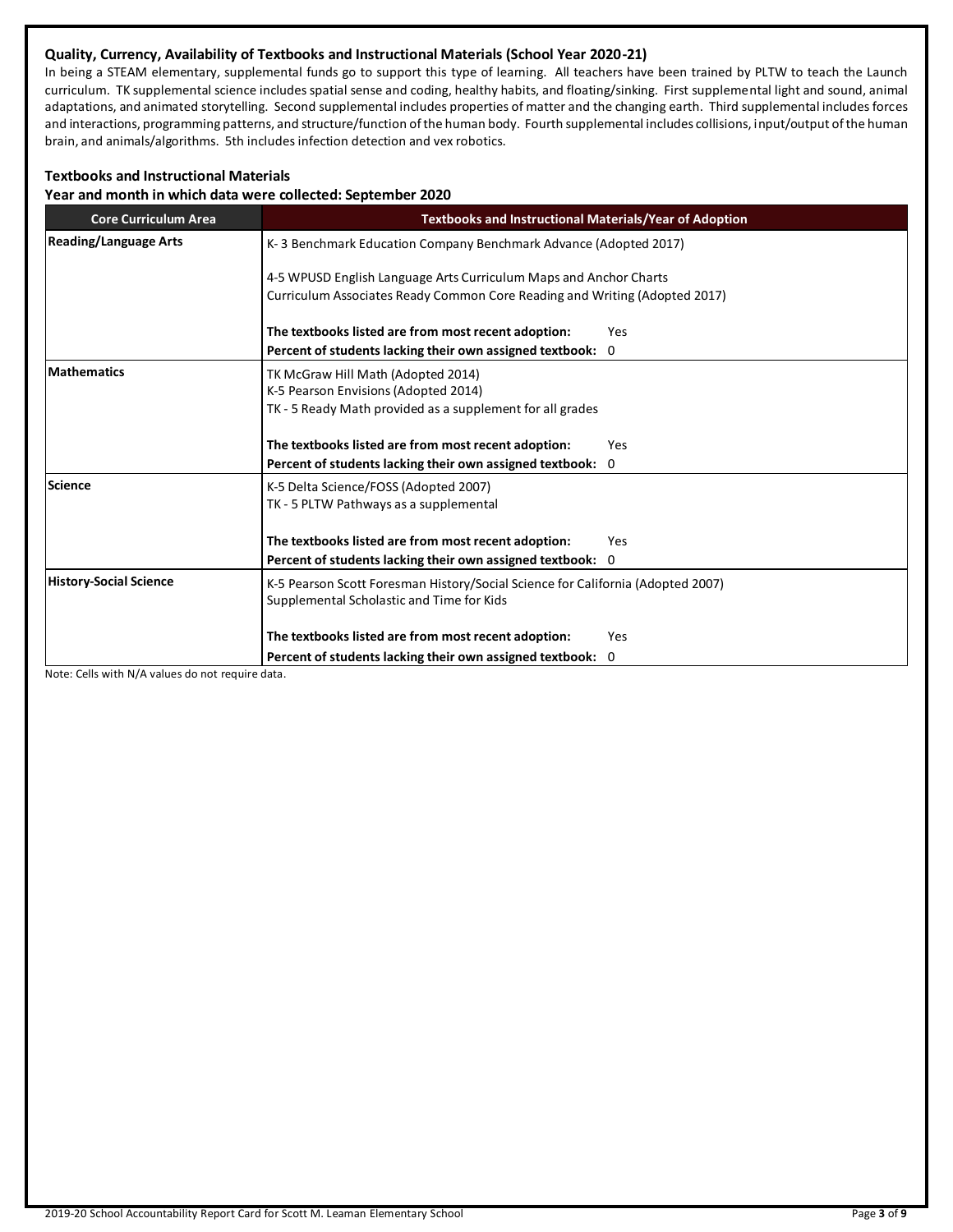# **School Facility Good Repair Status (Most Recent Year)**

Using the **most recently collected** FIT data (or equivalent), provide the following:

- Determination of repair status for systems listed
- Description of any needed maintenance to ensure good repair
- The year and month in which the data were collected
- The rate for each system inspected
- The overall rating

### **Year and month in which data were collected: 12/28/20**

| <b>System Inspected</b>                                             | <b>Repair Status</b> | <b>Repair Needed and</b><br><b>Action Taken or Planned</b>                                                                                                                                                                                                      |
|---------------------------------------------------------------------|----------------------|-----------------------------------------------------------------------------------------------------------------------------------------------------------------------------------------------------------------------------------------------------------------|
| Systems:<br>Gas Leaks, Mechanical/HVAC, Sewer                       | Good                 | Gas systems and pipes appear safe,<br>functional, and free of leaks. Heating,<br>ventilation, and air conditioning systems<br>(HVAC) as applicable are functional and<br>unobstructed. Sewer line stoppage is not<br>evident.                                   |
| Interior:<br><b>Interior Surfaces</b>                               | Good                 | Interior surfaces appear to be clean, safe,<br>and functional.                                                                                                                                                                                                  |
| <b>Cleanliness:</b><br>Overall Cleanliness, Pest/Vermin Infestation | Good                 | School grounds, buildings, common areas,<br>and individual rooms appear to have been<br>cleaned regularly. Pest or vermin<br>infestation are not evident.                                                                                                       |
| <b>Electrical:</b><br>Electrical                                    | Good                 | Electrical systems, components, and<br>equipment appear to be working<br>properly. There is no evidence that any<br>portion of the school has a power failure.<br>Lighting appears to be adequate and<br>working properly, including exterior lights.           |
| <b>Restrooms/Fountains:</b><br>Restrooms, Sinks/ Fountains          | Good                 | Restrooms in the vicinity of the area being<br>evaluated appear to be accessible during<br>school hours, clean, functional and in<br>compliance with SB 892 (EC Section<br>35292.5). Drinking fountains appear to be<br>accessible and functioning as intended. |
| Safety:<br>Fire Safety, Hazardous Materials                         | Good                 | The fire equipment and emergency<br>systems appear to be functioning<br>properly. There does not appear to be<br>evidence of hazardous materials that may<br>pose a threat to pupils or staff.                                                                  |
| Structural:<br>Structural Damage, Roofs                             | Good                 | There does not appear to be structural<br>damage that has created or could create<br>hazardous or uninhabitable conditions.<br>Roof systems appear to be functioning<br>properly.                                                                               |
| External:<br>Playground/School Grounds, Windows/Doors/Gates/Fences  | Good                 | The playground equipment and school<br>grounds in the vicinity of the area being<br>evaluated appear to be clean, safe, and<br>functional. Conditions that pose a safety<br>and/or security risk are not evident.                                               |
| <b>Overall Rating</b>                                               | Good                 |                                                                                                                                                                                                                                                                 |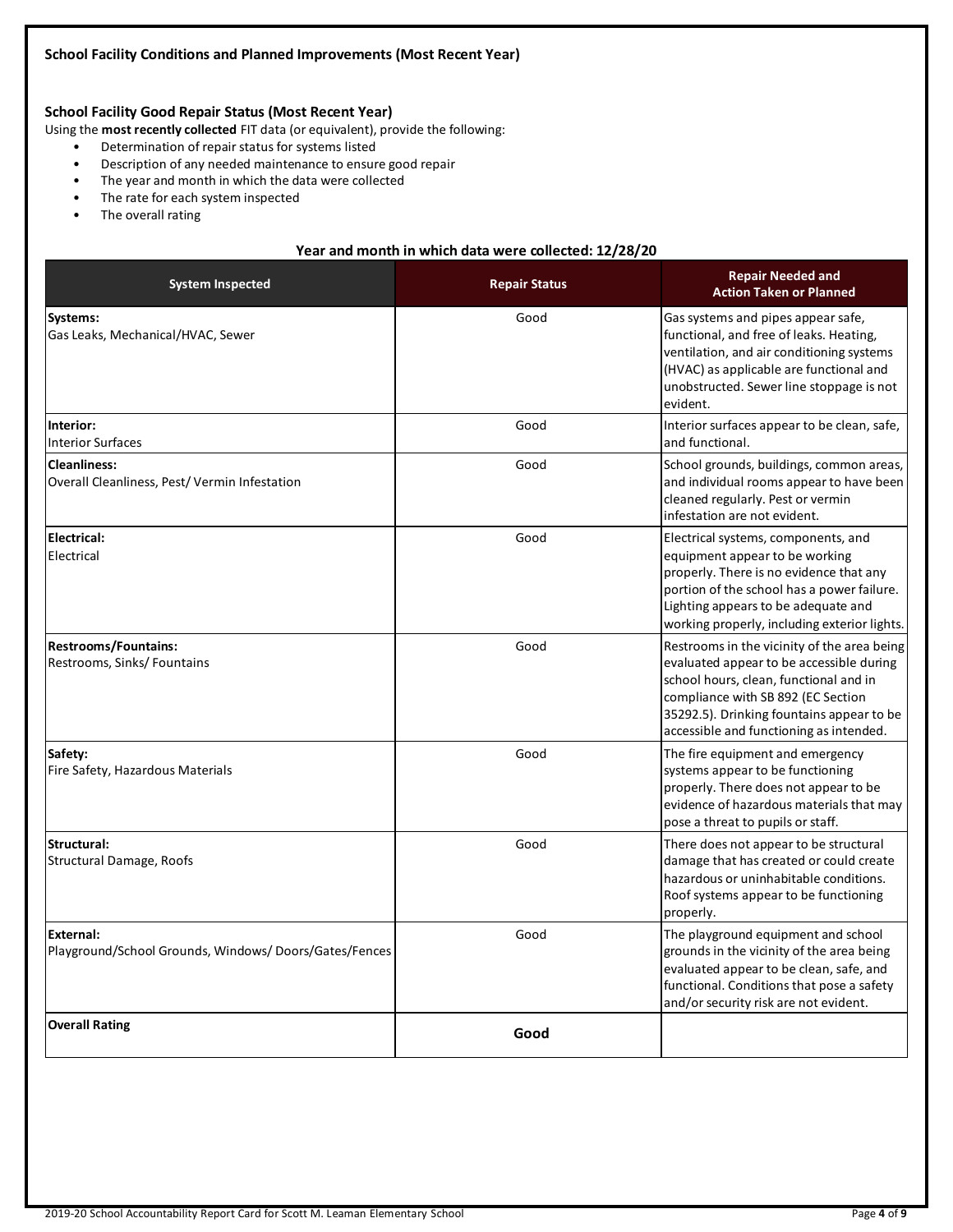### **B. Pupil Outcomes**

### **State Priority: Pupil Achievement**

The SARC provides the following information relevant to the State priority: Pupil Achievement (Priority 4):

- **Statewide assessments** (i.e., California Assessment of Student Performance and Progress [CAASPP] System, which includes the Smarter Balanced Summative Assessments for students in the general education population and the California Alternate Assessments [CAAs] for English language arts/literacy [ELA] and mathematics given in grades three through eight and grade eleven. Only eligible students may participate in the administration of the CAAs. CAAs items are aligned with alternate achievement standards, which are linked with the Common Core State Standards [CCSS] for students with the most significant cognitive disabilities); and
- The percentage of students who have successfully completed courses that satisfy the requirements for entrance to the University of California and the California State University, or career technical education sequences or programs of study.

# **CAASPP Test Results in ELA and Mathematics for All Students Grades Three through Eight and Grade Eleven**

**Percentage of Students Meeting or Exceeding the State Standard**

| <b>Subject</b> | <b>School</b><br>18-19 | <b>School</b><br>19-20 | <b>District</b><br>18-19 | <b>District</b><br>19-20 | <b>State</b><br>18-19 | <b>State</b><br>19-20 |
|----------------|------------------------|------------------------|--------------------------|--------------------------|-----------------------|-----------------------|
| <b>ELA</b>     |                        | N/A                    |                          | N/A                      |                       | N/A                   |
| Math           |                        | N/A                    |                          | N/A                      |                       | N/A                   |

Note: Cells with N/A values do not require data.

Note: The 2019-2020 data are not available. Due to the COVID-19 pandemic, Executive Order N-30-20 was issued which waived the requirement for statewide testing for the 2019-2020 school year.

Note: Percentages are not calculated when the number of students tested is ten or less, either because the number of students in this category is too small for statistical accuracy or to protect student privacy.

Note: ELA and mathematics test results include the Smarter Balanced Summative Assessment and the CAA. The "Percent Met or Exceeded" is calculated by taking the total number of students who met or exceeded the standard on the Smarter Balanced Summative Assessment plus the total number of students who met the standard (i.e., achieved Level 3-Alternate) on the CAAs divided by the total number of students who participated in both assessments.

### **CAASPP Test Results in Science for All Students Grades Five, Eight, and High School**

**Percentage of Students Meeting or Exceeding the State Standard**

| <b>Subject</b> | 'School .<br>18-19 | School<br>$19-20$ | <b>District</b><br>$18-19$ | <b>District</b><br>$19-20$ | <b>State</b><br>18-19 | <b>State</b><br>19-20 |
|----------------|--------------------|-------------------|----------------------------|----------------------------|-----------------------|-----------------------|
| <b>Science</b> |                    | N/A               |                            | N/A                        |                       | N/A                   |

Note: Cells with N/A values do not require data.

Note: The 2019-2020 data are not available. Due to the COVID-19 pandemic, Executive Order N-30-20 was issued which waived the requirement for statewide testing for the 2019-2020 school year.

Note: The new California Science Test (CAST) was first administered operationally in the 2018-2019 school year.

### **State Priority: Other Pupil Outcomes**

The SARC provides the following information relevant to the State priority: Other Pupil Outcomes (Priority 8):

Pupil outcomes in the subject areas of physical education.

### **2019-20 Percent of Students Meeting Fitness Standards**

| Grade<br>Level | 4 of 6 | $5$ of 6 | 6 of 6 |
|----------------|--------|----------|--------|
|                | N/A    | N/A      | N/A    |
| N/A            |        | N/A      | N/A    |
| q              | N/A    |          | N/A    |

Note: Cells with N/A values do not require data.

Note: The 2019–2020 data are not available. Due to the COVID-19 pandemic, Executive Order N-56-20 was issued which waived the requirement to administer the physical fitness performance test for the 2019–2020 school year.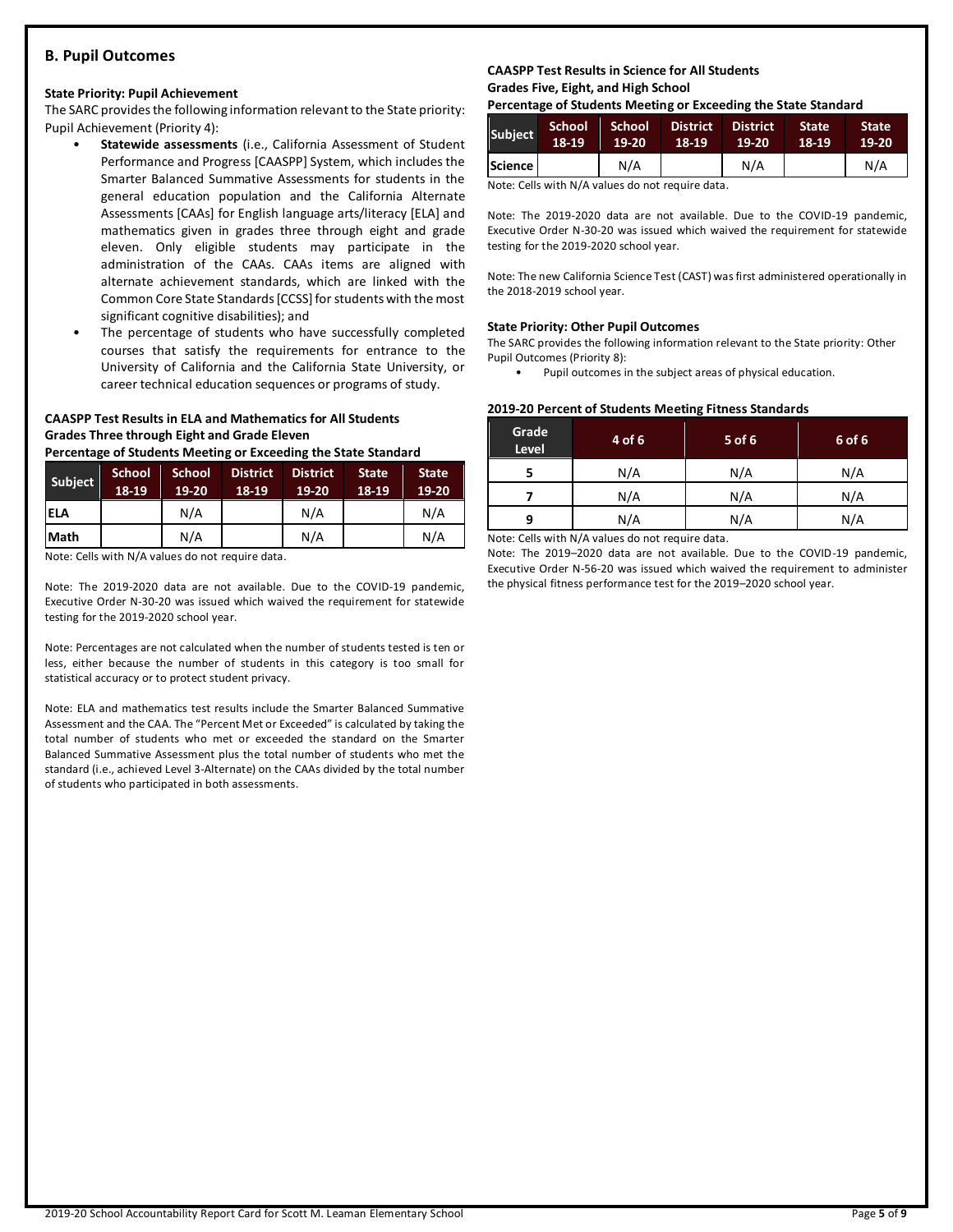# **CAASPP Test Results in Science by Student Group**

**Grades Three through Eight and Grade Eleven (School Year 2019-2020) Student Group Total Total Enrollment Number Tested Percent Tested Percent Not Tested Percent Met or Exceeded All Students** N/A N/A N/A N/A N/A **Male** N/A N/A N/A N/A N/A **Female** N/A N/A N/A N/A N/A **Black or African American** N/A N/A N/A N/A N/A **American Indian or Alaska Native** N/A N/A N/A N/A N/A **Asian** N/A N/A N/A N/A N/A **Filipino** N/A N/A N/A N/A N/A **Hispanic or Latino N/A N/A N/A N/A** N/A **Native Hawaiian or Pacific Islander**  $\begin{vmatrix} N/A & N/A & N/A & N/A \end{vmatrix}$  N/A N/A N/A N/A **White** N/A N/A N/A N/A N/A **Two or More Races** N/A N/A N/A N/A N/A **Socioeconomically Disadvantaged** N/A N/A N/A N/A N/A **English Learners** N/A N/A N/A N/A N/A **Students with Disabilities** N/A N/A N/A N/A N/A **Students Receiving Migrant Education Services | N/A | N/A | N/A | N/A | N/A | N/A Foster Youth** N/A N/A N/A N/A N/A **Homeless** N/A N/A N/A N/A N/A

Note: Cells with N/A values do not require data.

Note: The 2019-2020 data are not available. Due to the COVID-19 pandemic, Executive Order N-30-20 was issued which waived the requirement for statewide testing for the 2019-2020 school year.

# **CAASPP Test Results in ELA by Student Group**

**Grades Three through Eight and Grade Eleven (School Year 2019-2020)**

| <b>Student Group</b>                                 | <b>Total</b><br><b>Enrollment</b> | <b>Number</b><br><b>Tested</b> | Percent<br><b>Tested</b> | Percent<br><b>Not Tested</b> | Percent<br><b>Met or Exceeded</b> |
|------------------------------------------------------|-----------------------------------|--------------------------------|--------------------------|------------------------------|-----------------------------------|
| <b>All Students</b>                                  | N/A                               | N/A                            | N/A                      | N/A                          | N/A                               |
| Male                                                 | N/A                               | N/A                            | N/A                      | N/A                          | N/A                               |
| Female                                               | N/A                               | N/A                            | N/A                      | N/A                          | N/A                               |
| <b>Black or African American</b>                     | N/A                               | N/A                            | N/A                      | N/A                          | N/A                               |
| American Indian or Alaska Native                     | N/A                               | N/A                            | N/A                      | N/A                          | N/A                               |
| Asian                                                | N/A                               | N/A                            | N/A                      | N/A                          | N/A                               |
| <b>Filipino</b>                                      | N/A                               | N/A                            | N/A                      | N/A                          | N/A                               |
| <b>Hispanic or Latino</b>                            | N/A                               | N/A                            | N/A                      | N/A                          | N/A                               |
| <b>Native Hawaiian or Pacific Islander</b>           | N/A                               | N/A                            | N/A                      | N/A                          | N/A                               |
| White                                                | N/A                               | N/A                            | N/A                      | N/A                          | N/A                               |
| <b>Two or More Races</b>                             | N/A                               | N/A                            | N/A                      | N/A                          | N/A                               |
| <b>Socioeconomically Disadvantaged</b>               | N/A                               | N/A                            | N/A                      | N/A                          | N/A                               |
| <b>English Learners</b>                              | N/A                               | N/A                            | N/A                      | N/A                          | N/A                               |
| <b>Students with Disabilities</b>                    | N/A                               | N/A                            | N/A                      | N/A                          | N/A                               |
| <b>Students Receiving Migrant Education Services</b> | N/A                               | N/A                            | N/A                      | N/A                          | N/A                               |
| <b>Foster Youth</b>                                  | N/A                               | N/A                            | N/A                      | N/A                          | N/A                               |
| <b>Homeless</b>                                      | N/A                               | N/A                            | N/A                      | N/A                          | N/A                               |

Note: Cells with N/A values do not require data.

Note: The 2019-2020 data are not available. Due to the COVID-19 pandemic, Executive Order N-30-20 was issued which waived the requirement for statewide testing for the 2019-2020 school year.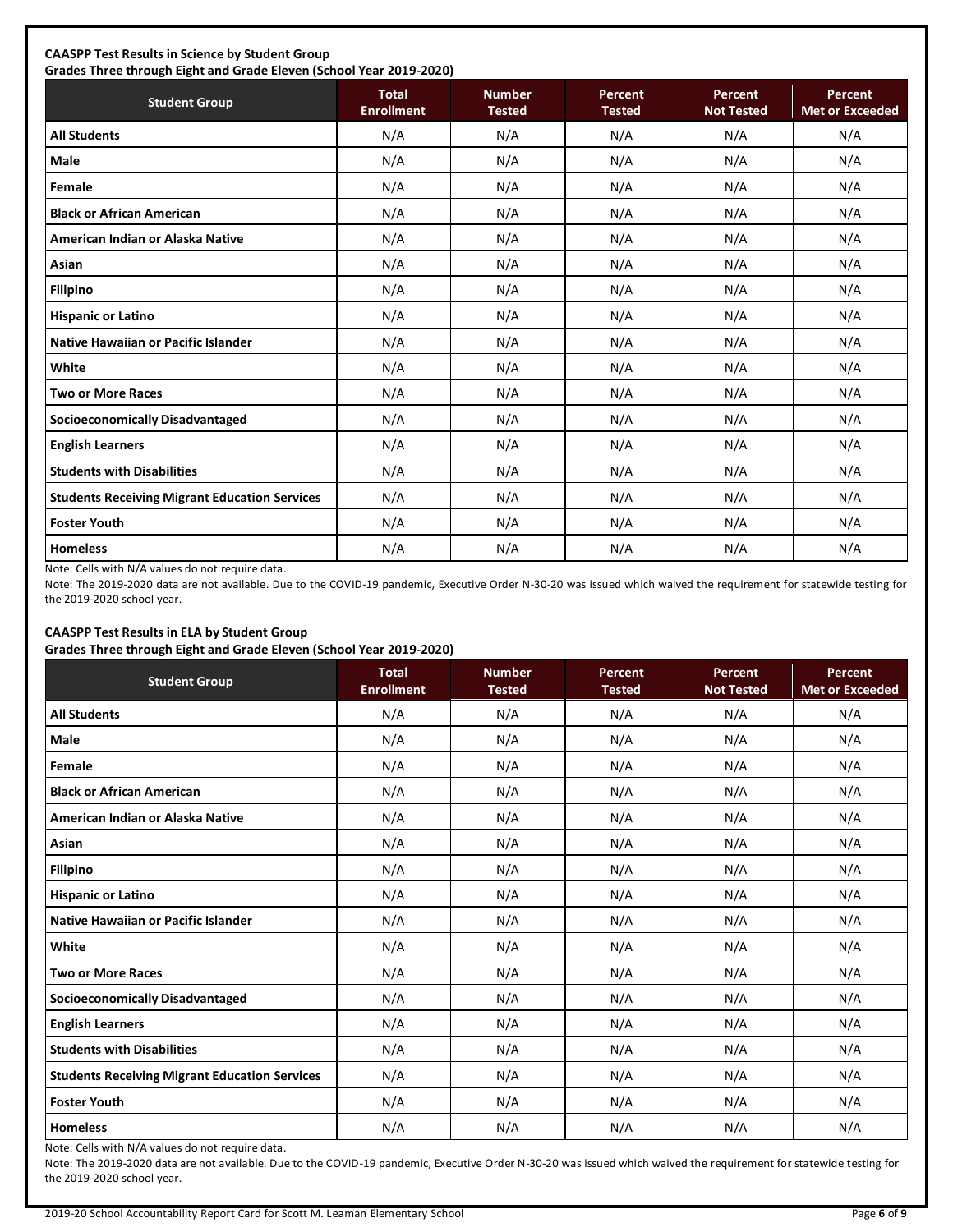### **CAASPP Test Results in Mathematics by Student Group Grades Three through Eight and Grade Eleven (School Year 2019-2020)**

| Grades Trifee through Eight and Grade Eleven (Schoor fear 2015-2020)<br><b>Student Group</b> | <b>Total</b>      | <b>Number</b> | Percent       | Percent           | <b>Percent</b>         |
|----------------------------------------------------------------------------------------------|-------------------|---------------|---------------|-------------------|------------------------|
|                                                                                              | <b>Enrollment</b> | <b>Tested</b> | <b>Tested</b> | <b>Not Tested</b> | <b>Met or Exceeded</b> |
| <b>All Students</b>                                                                          | N/A               | N/A           | N/A           | N/A               | N/A                    |
| <b>Male</b>                                                                                  | N/A               | N/A           | N/A           | N/A               | N/A                    |
| Female                                                                                       | N/A               | N/A           | N/A           | N/A               | N/A                    |
| <b>Black or African American</b>                                                             | N/A               | N/A           | N/A           | N/A               | N/A                    |
| American Indian or Alaska Native                                                             | N/A               | N/A           | N/A           | N/A               | N/A                    |
| Asian                                                                                        | N/A               | N/A           | N/A           | N/A               | N/A                    |
| <b>Filipino</b>                                                                              | N/A               | N/A           | N/A           | N/A               | N/A                    |
| <b>Hispanic or Latino</b>                                                                    | N/A               | N/A           | N/A           | N/A               | N/A                    |
| <b>Native Hawaiian or Pacific Islander</b>                                                   | N/A               | N/A           | N/A           | N/A               | N/A                    |
| White                                                                                        | N/A               | N/A           | N/A           | N/A               | N/A                    |
| <b>Two or More Races</b>                                                                     | N/A               | N/A           | N/A           | N/A               | N/A                    |
| <b>Socioeconomically Disadvantaged</b>                                                       | N/A               | N/A           | N/A           | N/A               | N/A                    |
| <b>English Learners</b>                                                                      | N/A               | N/A           | N/A           | N/A               | N/A                    |
| <b>Students with Disabilities</b>                                                            | N/A               | N/A           | N/A           | N/A               | N/A                    |
| <b>Students Receiving Migrant Education Services</b>                                         | N/A               | N/A           | N/A           | N/A               | N/A                    |
| <b>Foster Youth</b>                                                                          | N/A               | N/A           | N/A           | N/A               | N/A                    |
| <b>Homeless</b>                                                                              | N/A               | N/A           | N/A           | N/A               | N/A                    |

Note: Cells with N/A values do not require data.

Note: The 2019-2020 data are not available. Due to the COVID-19 pandemic, Executive Order N-30-20 was issued which waived the requirement for statewide testing for the 2019-2020 school year.

### **C. Engagement**

### **State Priority: Parental Involvement**

- The SARC provides the following information relevant to the State priority: Parental Involvement (Priority 3):
	- Efforts the school district makes to seek parent input in making decisions for the school district and each school site

### **Opportunities for Parental Involvement (School Year 2020-21)**

Having parents connected to school is extremely important for student success. Leaman elementary welcomes parents on campus (minus regulations due to Covid). Parents can volunteer on campus if they have current clearance with the district (live scan) and a current tuberculosis test. Currently volunteers can help teachers with virtual learning, when Covid restrictions are lifted they can help in the classrooms under the supervision of the teacher. Leaman elementary has a newly formed PTO that is looking to support the school by engaging families and providing financial support for the school. Along with this, families are able to give guidance for the school through the school site council and other committees as needed to support the direction ofthe campus. As Covid restrictions decrease the campus will be a welcoming place for families and the school will reach out through parent engagement nights. Along with this, when possible the school we open up for picnic days and other events to continue to build a new school community.

### **State Priority: School Climate**

The SARC provides the following information relevant to the State priority: School Climate (Priority 6):

- Pupil suspension rates;
- Pupil expulsion rates; and
- Other local measures on the sense of safety.

### **School Safety Plan (School Year 2020-2021)**

At Leaman Elementary school we will be following the district school safety plan which uses the standard response protocol. The standard response protocol is a plan the was developed by the i luv u guys foundation. This plan simplifies the language used during an emergency. The language being used is lockout, lockdown, evacuate, and shelter. During any emergency these 4 terms with specific language are used to inform and guide students during the emergency. As a new school we are adding a safety team, radios for contact, an AERTUS system, the SRP, and an emergency kit for each teacher. We are still working the details out for the new school and procedures to follow. This is our first school year so we have not passed a plan yet. The plan will be created through the safety team, leadership team, district input, and district safety team. The school safety team meets monthly to create and review the school plan.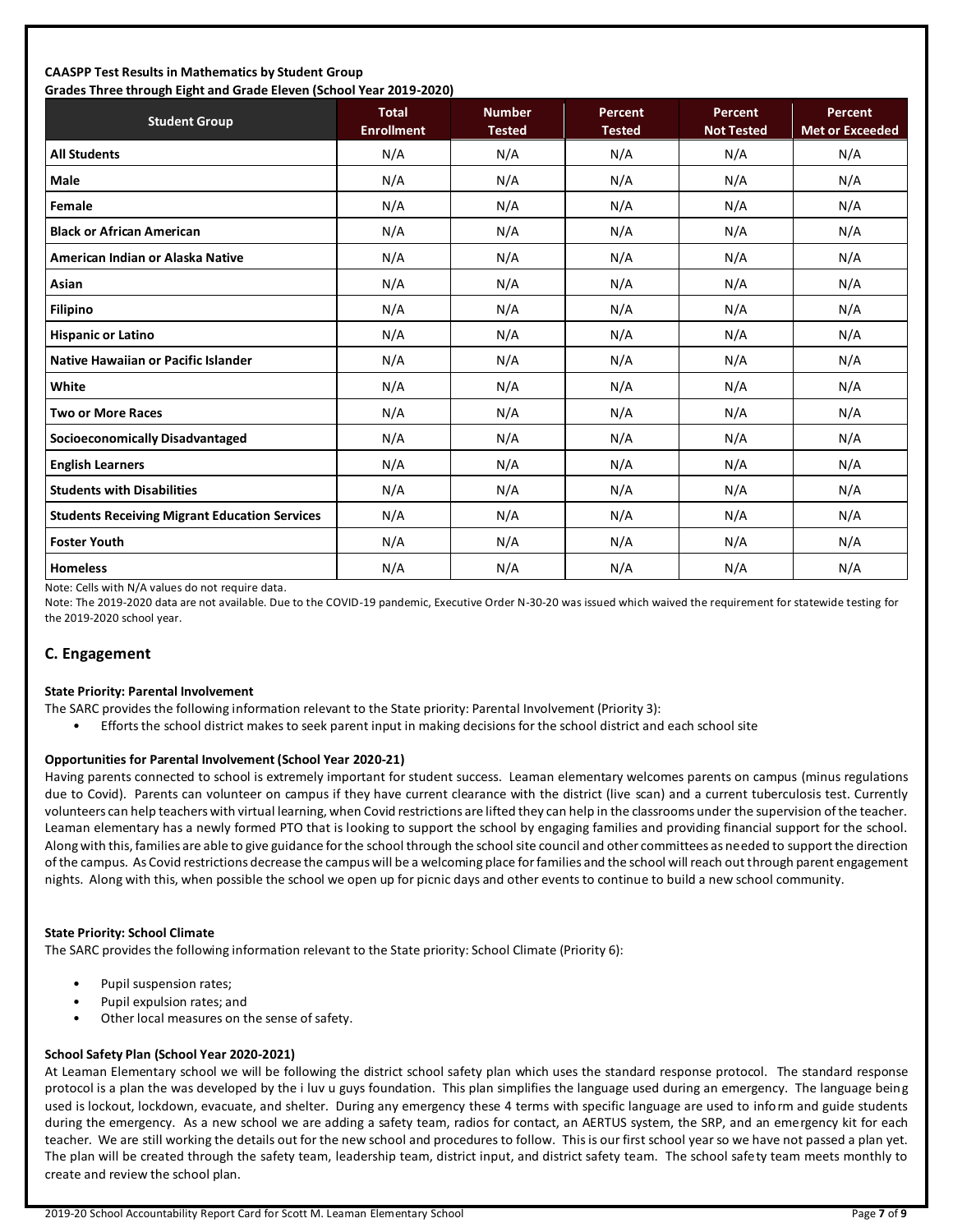### **Suspensions and Expulsions**

**(data collected between July through June, each full school year respectively)**

| Rate               | <b>School</b><br>2017-18 | <b>School</b><br>2018-19 | <b>District</b><br>2017-18 | <b>District</b><br>2018-19 | <b>State</b><br>2017-18 | <b>State</b><br>2018-19 |
|--------------------|--------------------------|--------------------------|----------------------------|----------------------------|-------------------------|-------------------------|
| <b>Suspensions</b> |                          |                          |                            |                            |                         |                         |
| <b>Expulsions</b>  |                          |                          |                            |                            |                         |                         |

### **Suspensions and Expulsions for School Year 2019-2020 Only**

**(data collected between July through February, partial school year due to the COVID-19 pandemic)**

| Rate              | <b>School</b><br>2019-20 | <b>District</b><br>2019-20 | <b>State</b><br>2019-20 |
|-------------------|--------------------------|----------------------------|-------------------------|
| Suspensions       | N/A                      | 2.4                        |                         |
| <b>Expulsions</b> | 0.0                      | 0.0                        |                         |

Note: The 2019-2020 suspensions and expulsions rate data are not comparable to prior year data because the 2019-2020 school year is a partial school year due to the COVID-19 crisis. As such, it would be inappropriate to make any comparisons in rates of suspensions and expulsions in the 2019-2020 school year compared to prior years.

### **D. Other SARC Information**

The information in this section is required to be in the SARC but is not included in the state priorities for LCFF.

### **Ratio of Pupils to Academic Counselor (School Year 2019-2020)**

| <b>Title</b>                                                                                                                                                     | Ratio |  |  |
|------------------------------------------------------------------------------------------------------------------------------------------------------------------|-------|--|--|
| Academic Counselor*                                                                                                                                              |       |  |  |
| *One full time equivalent (FTE) equals one staff member working full time; one FTE could also represent two staff members who each work 50 percent of full time. |       |  |  |

### **Professional Development (Most Recent Three Years)**

| <b>Measure</b>                                                                  | 2018-19 | 2019-20 | 2020-21 |
|---------------------------------------------------------------------------------|---------|---------|---------|
| Number of school days dedicated to Staff Development and Continuous Improvement | N/A     | N/A     | 85      |

Scott Leaman Elementary School is a STEAM focused school. To help develop this all teachers have been trained in STEAM teaching through Project Lead The Way. This was a full 3 day training that taught teachers what is means to be a STEAM school and how to use the PLTW curriculum. This training is in connection with project based learning for all students. This was both an in person and virtual training that took place over the summer. Along with this teachers were offered many online trainings for project based and technology based learning.

Teachers work through PLC and administrative feedback to improve in using this type of teaching. Covid has greatly reduced the amount of interactions and collaborations that we are able to use for this school year. As safety allows we will continue to add these programs across the campus.

As a part of the MTSS team teachers are being trained in eduCLIMBER and PBIS to create a culture that supports all students through positive relationships.

### **FY 2018-19 Teacher and Administrative Salaries**

| Category                             | <b>District</b><br><b>Amount</b> | <b>State Average for</b><br><b>Districts In Same</b><br><b>Category</b> |  |
|--------------------------------------|----------------------------------|-------------------------------------------------------------------------|--|
| <b>Beginning Teacher Salary</b>      | \$38,082                         | \$49,782                                                                |  |
| <b>Mid-Range Teacher Salary</b>      | \$71,358                         | \$76,851                                                                |  |
| <b>Highest Teacher Salary</b>        | \$94,063                         | \$97,722                                                                |  |
| <b>Average Principal Salary (ES)</b> | \$110,406                        | \$121,304                                                               |  |
| <b>Average Principal Salary (MS)</b> | \$119,900                        | \$128,629                                                               |  |
| <b>Average Principal Salary (HS)</b> | \$127,942                        | \$141,235                                                               |  |
| <b>Superintendent Salary</b>         | \$189,844                        | \$233,396                                                               |  |

| <b>Percent of District Budget</b> | <b>District</b><br><b>Amount</b> | <b>State Average for</b><br><b>Districts In Same</b><br>Category |
|-----------------------------------|----------------------------------|------------------------------------------------------------------|
| <b>Teacher Salaries</b>           | 36.0                             | 33.0                                                             |
| <b>Administrative Salaries</b>    | 5.0                              | 6.0                                                              |

For detailed information on salaries, see the CDE Certificated Salaries & Benefits webpage a[t www.cde.ca.gov/ds/fd/cs/.](http://www.cde.ca.gov/ds/fd/cs/)